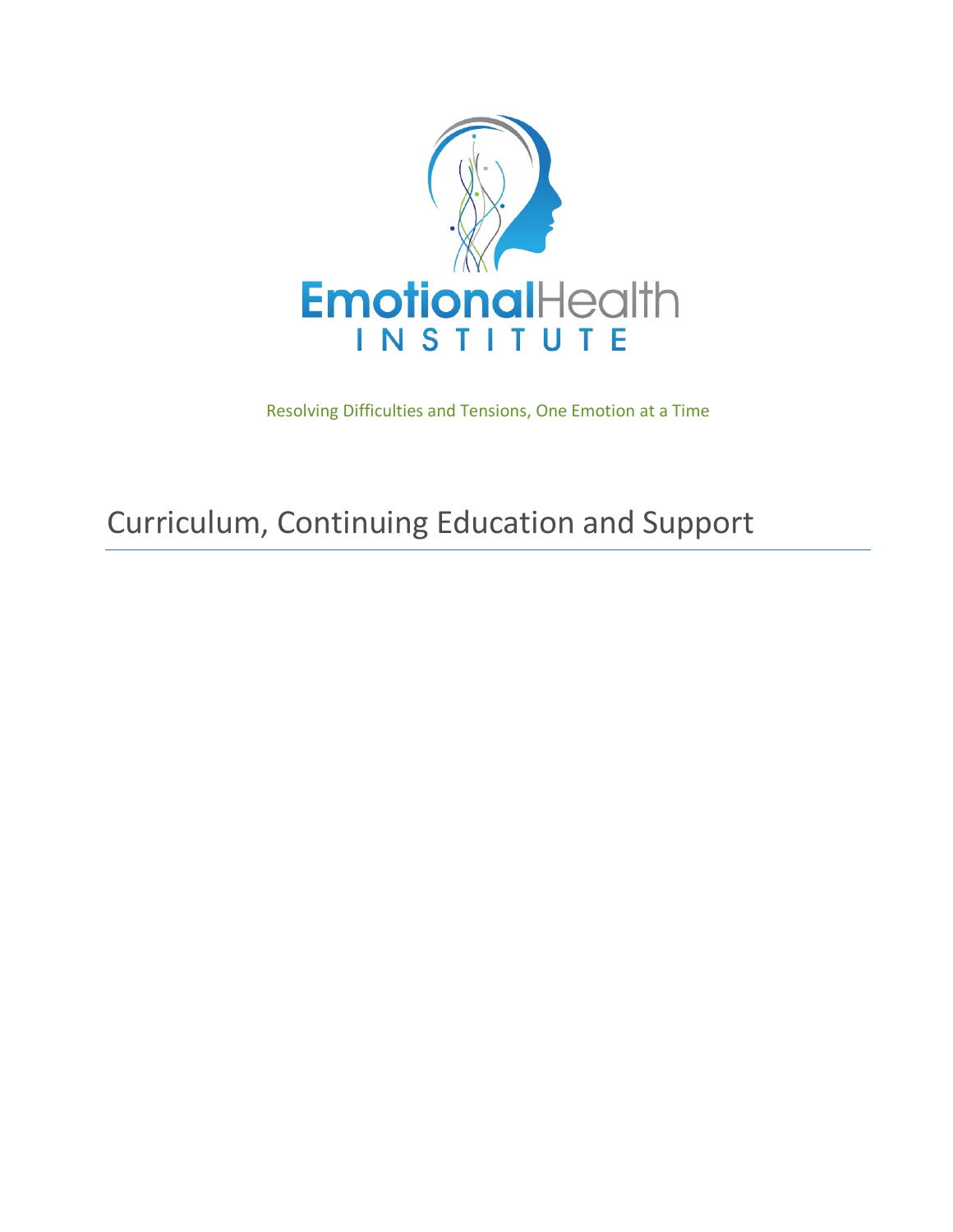## **Contents**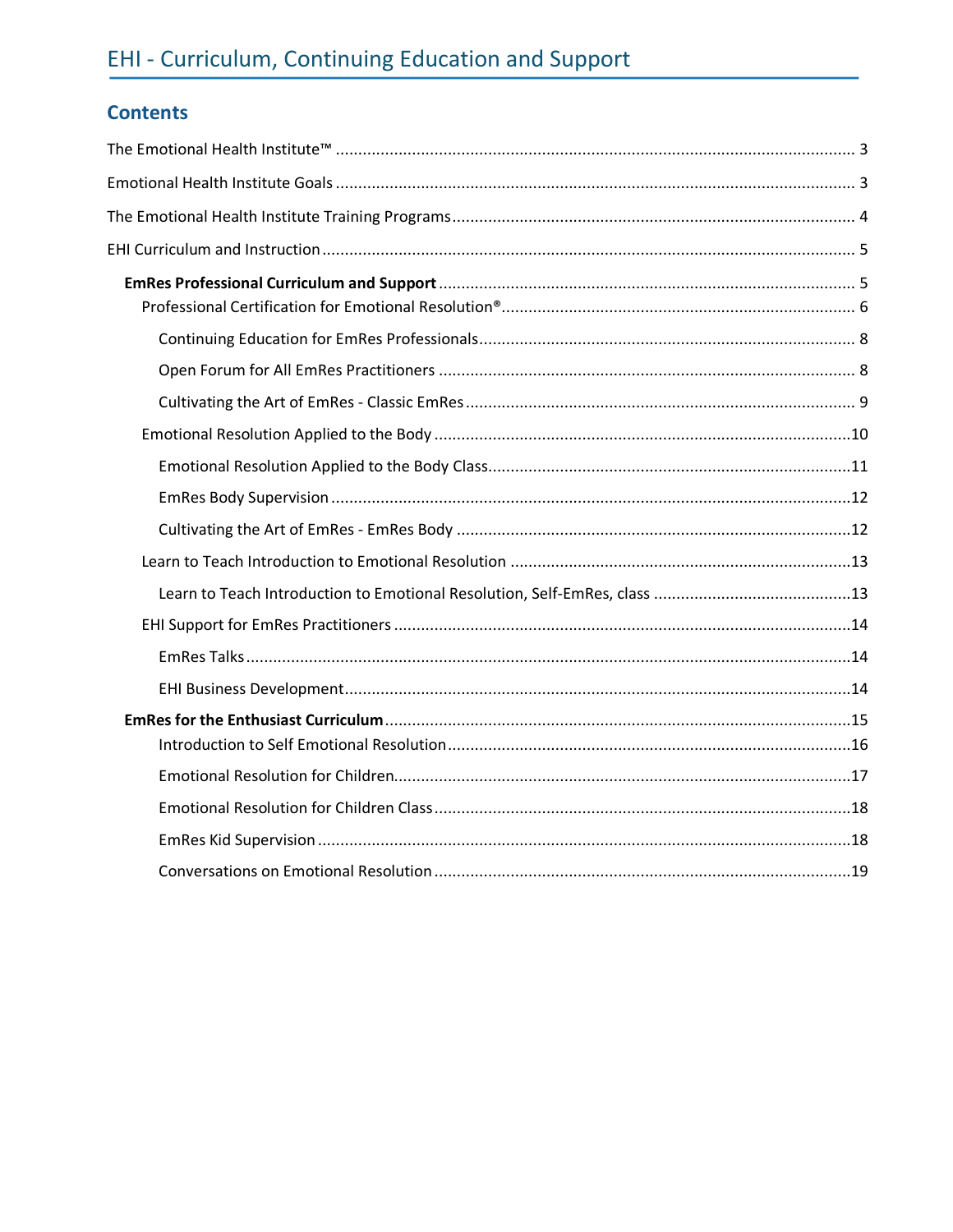The **Emotional Health Institute<sup>™</sup>, EHI<sup>™</sup>, is a 501(c)(3) non-profit organization whose** aspiration is to create a world community that is thriving emotionally. We do this by removing disruptive emotional tensions and patterns (such as fear, anger, anxiety, phobias, etc.) and the otherwise long-lasting effects of trauma from with individuals, children, and families.

Our focus is to understand how our brain constructs emotional patterns and teach how individuals can resolve them permanently and naturally. We understand that

- A child who is thriving emotionally is a better student, sibling, friend, and inspiration.
- An adult who is thriving emotionally is a better parent, leader, mentor, neighbor.
- An individual who knows how to resolve emotional tensions and dysfunctional patterns is a powerful force for good in their community.

#### **Emotional Health Institute Goals**

The main focus of EHI is to teach Emotional Resolution™, EmRes™, and to educate about and around emotional functioning and the resolution of difficult emotional patterns.

Disclaimer

EHI is neither a regulatory nor licensing organization and, therefore, not sanctioned to certify, license, or otherwise bestow the legal authorization to practice as a mental health professional.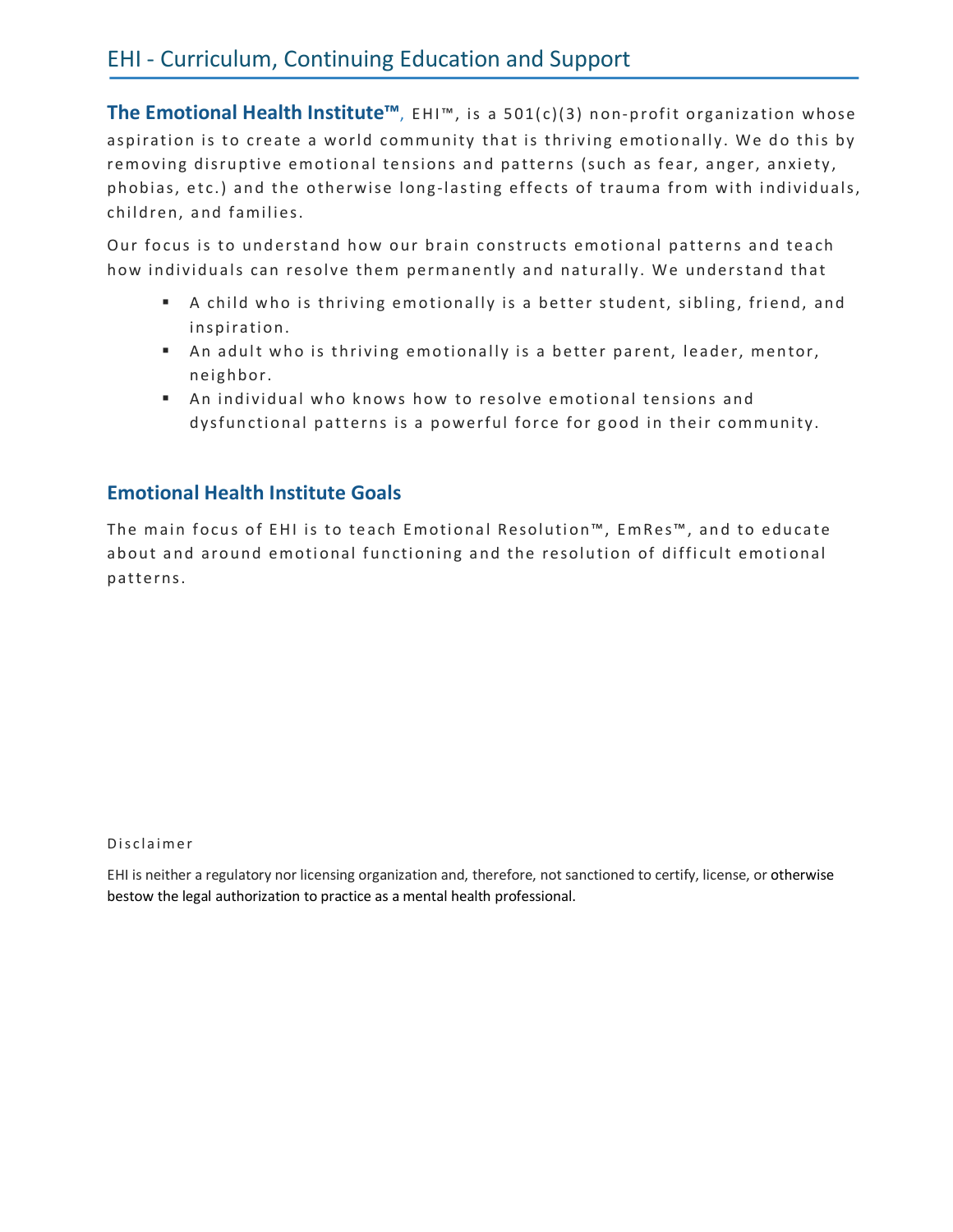#### **The Emotional Health Institute Training Programs**

The EHI training program consists of two tracks, one for the EmRes Professional and one for the EmRes Enthusiast.

All classes include live instruction, in-class practice and active discussions.

Prior education, knowledge or understanding of how our mind and emotions work is not required to benefit and prosper from the EHI curriculum. A person needs only the desire to learn how to relieve emotions for themselves, their family, friends and clients.



### EmRes Professional

- Professional Certification
- EmRes Applied to the Body
- Learn to Teach Introduction to Self-Emotional Resolution
- Support for EmRes Practitioners



### EmRes Enthusiast

- Introduction to Self-Emotional Resolution (Learn Self-EmRes)
- EmRes for Children
- Conversations on Emotional Resolution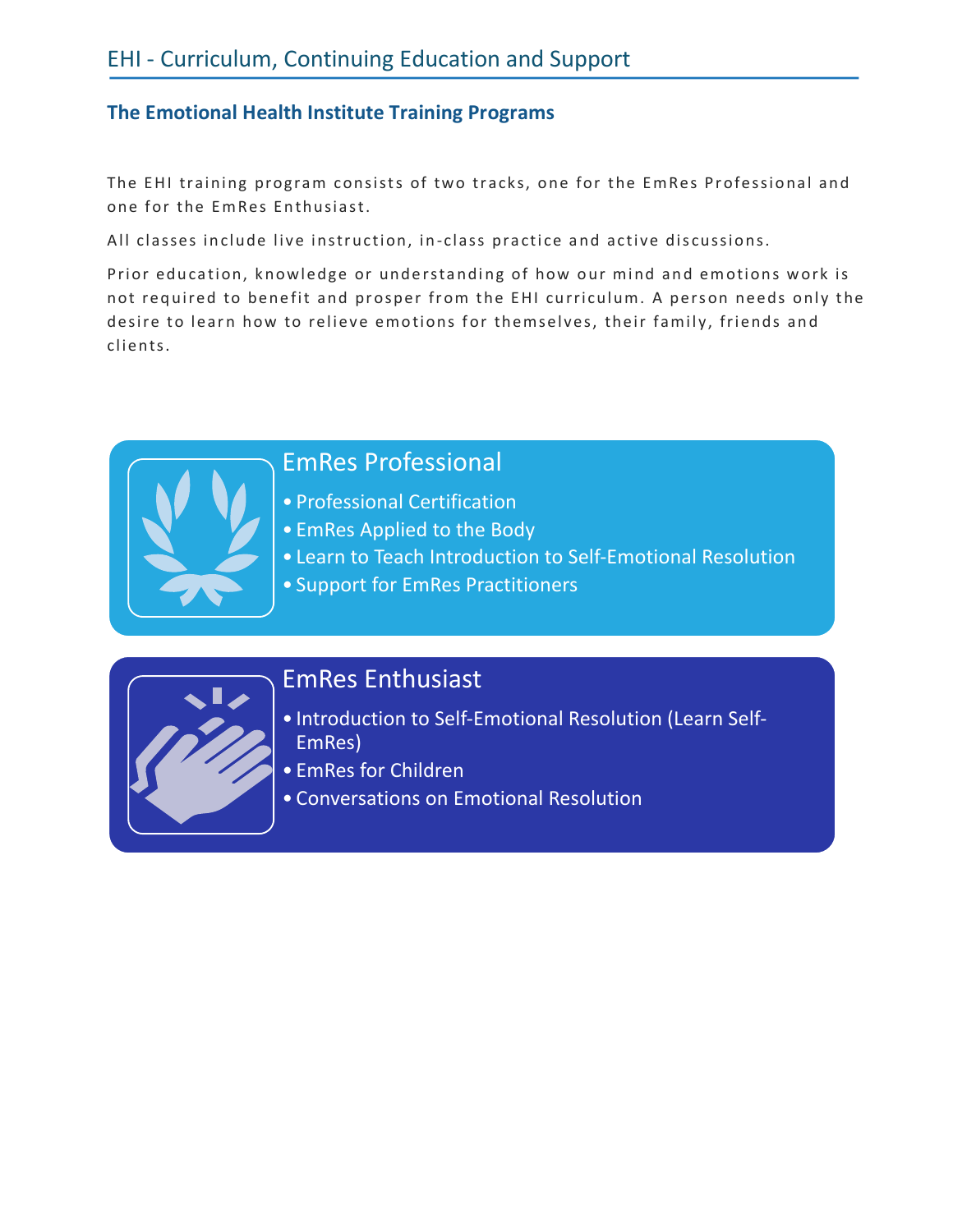### **EHI Curriculum and Instruction**

#### **EmRes Professional Curriculum and Support**



- Professional Certification
	- Modules 1- 4 (Certification)
	- Continuing Education
	- Open Forum
	- Cultivating the Art of EmRes: "Classic EmRes"

These classes and webinars offer education and support for students/practitioners on the Certified Professional track. It includes

#### • **Professional Certification**

Training over modules 1-4 leads to certification in EmRes. Webinars are scheduled many times per year.

#### • **Continuing Education**

Webinars to maintain Professional Certification. Live attendance at two of the four CE webinars each year, plus the annual fee paid to EHI, is required to maintain certification.

#### • **Open Forum**

A practitioner-directed question and discussion webinar is offered free of charge quarterly.

#### • **Cultivating the Art of EmRes - Classic EmRes**

An EmRes practice webinar offered once per month provides a space for EmRes students to practice their skills. Practice only, no teaching. Classic refers to techniques and practices taught in Modules 1-4.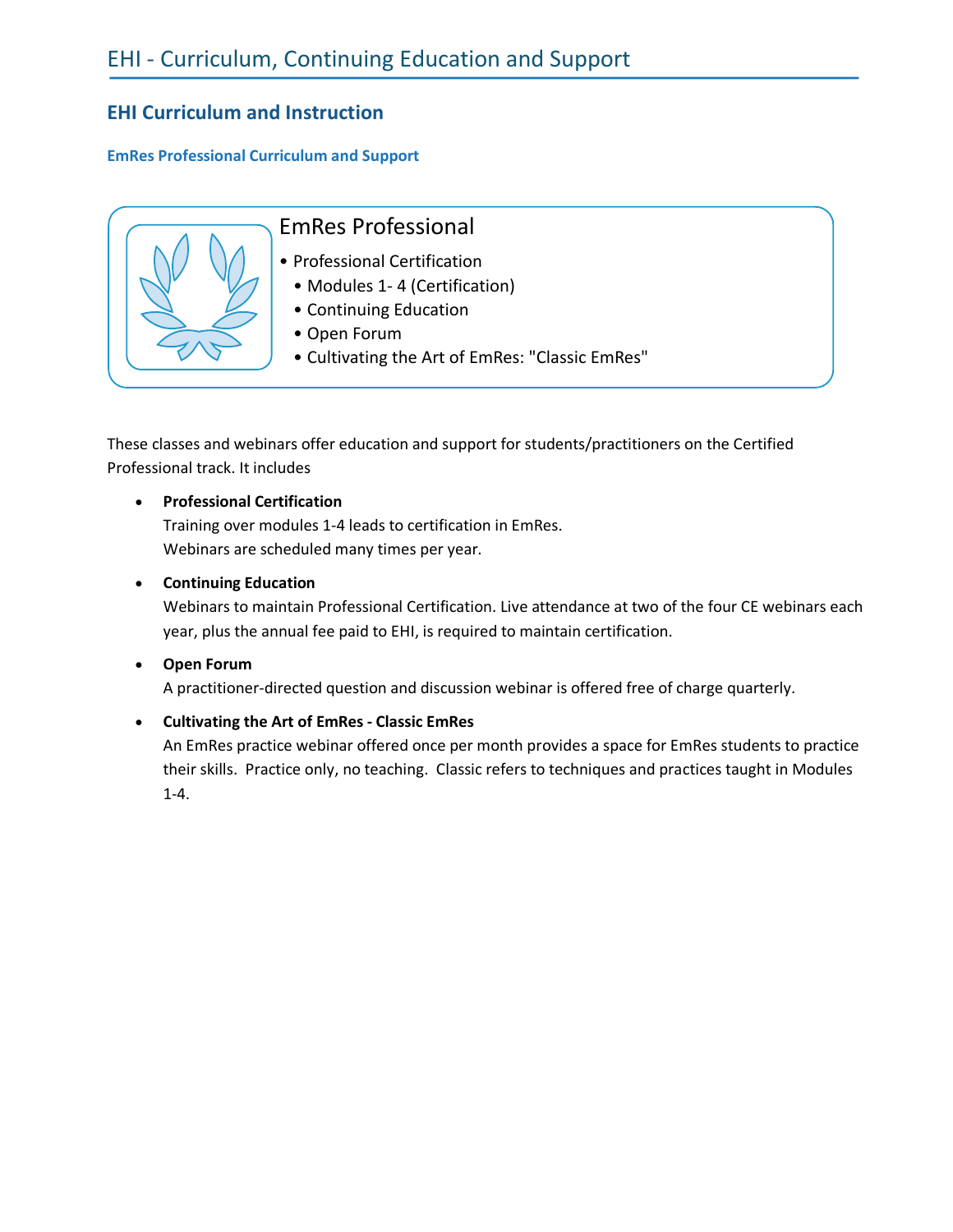#### **Professional Certification for Emotional Resolution®**

EmRes Professional, EmRes Pro, consists of four modules leading to certification and becoming a Certified Emotional Resolution Professional. These core classes provide the knowledge and experience required to guide clients through resolving disruptive emotional patterns using their introception (sensing physical sensations) and viscero-somatic quieting. Students learn how the EmRes modality follows modern neuroscience and expands on emotions that are made, triggered and resolved.

#### *Module 1 - Learn to do sessions with clients*

3-day group class

Requirement: none

Class Fee: see the class listings

The first module in the professional track lays down a solid foundation for Emotional Resolution. This module consists of some theory about emotional functioning based on the latest scientific understanding, followed by several exercises and actual sessions between participants.

Students will be able to guide their first sessions after this module.

A part of this class is dedicated to self-care.

#### *Module 2 - Remedies for client session challenges*

3-hour group class

Requirement: 10 practice sessions with a client

Class Fee: see the class listing

The second module in the professional track is dedicated to understanding the difficulties encountered by the practitioner and coaching. After the practicing skills learned in Module 1, students will review their challenging cases, gaining understanding and confidence for their EmRes practice.

At this point, students are familiar with the ease and benefits of the Emotional Resolution modality that they are inspired to integrate EmRes in every part of their life.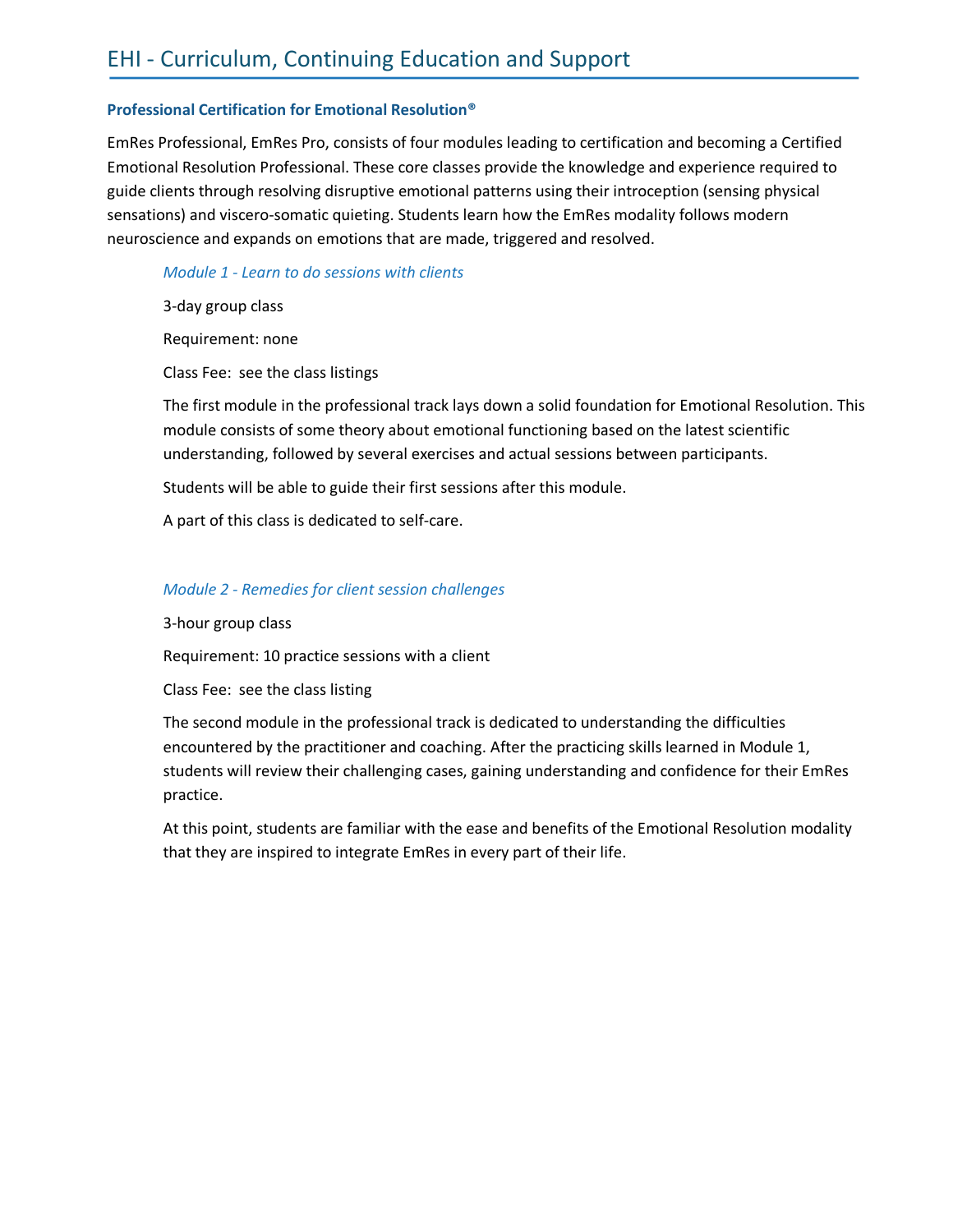#### *Module 3 - Shifting our emotional paradigm: From Technician to Master Craftsman*

#### 2-day group class

Requirement: 30 emotional resolutions on other people (with client notes for each session)

Class Fee: see the class listing

The third module in the professional track helps the student develop and master the process of assisting other people to resolve their difficult emotional patterns. This module is packed with case studies based on the students' actual client-session experiences.

Broadening their expertise, students learn how to identify hidden fears in themselves and how to guide clients to approach these same fears in order to resolve them.

Several new techniques learned and practices will dovetail with existing skills and offer further support to clients.

The EmRes Practitioner's understanding of Emotional Resolution® and emotional dynamics will highly improve after this module!

#### *Module 4 - Certification*

Two hour 1-on-1 with their instructor

Requirement: Record and re-transcribe one session with a client plus your comments/self-critic. A total of 50 sessions are required before attending the Certification module.

Class Fee: see the class listing

Through this personalized coaching session, students deepen their understanding of Emotional Resolution (EmRes). Students are encouraged to bring all questions or concerns to the class for answers and explanations. The goal is to explore and strengthen any weaker areas in their practice of Emotional Resolution, giving them the best step forward as a Certified EmRes Professional. New concepts are taught during Certification Module (Module 4).

Certificates - Course Completion Certificates will be awarded at the end of the course in exchange for a completed evaluation form.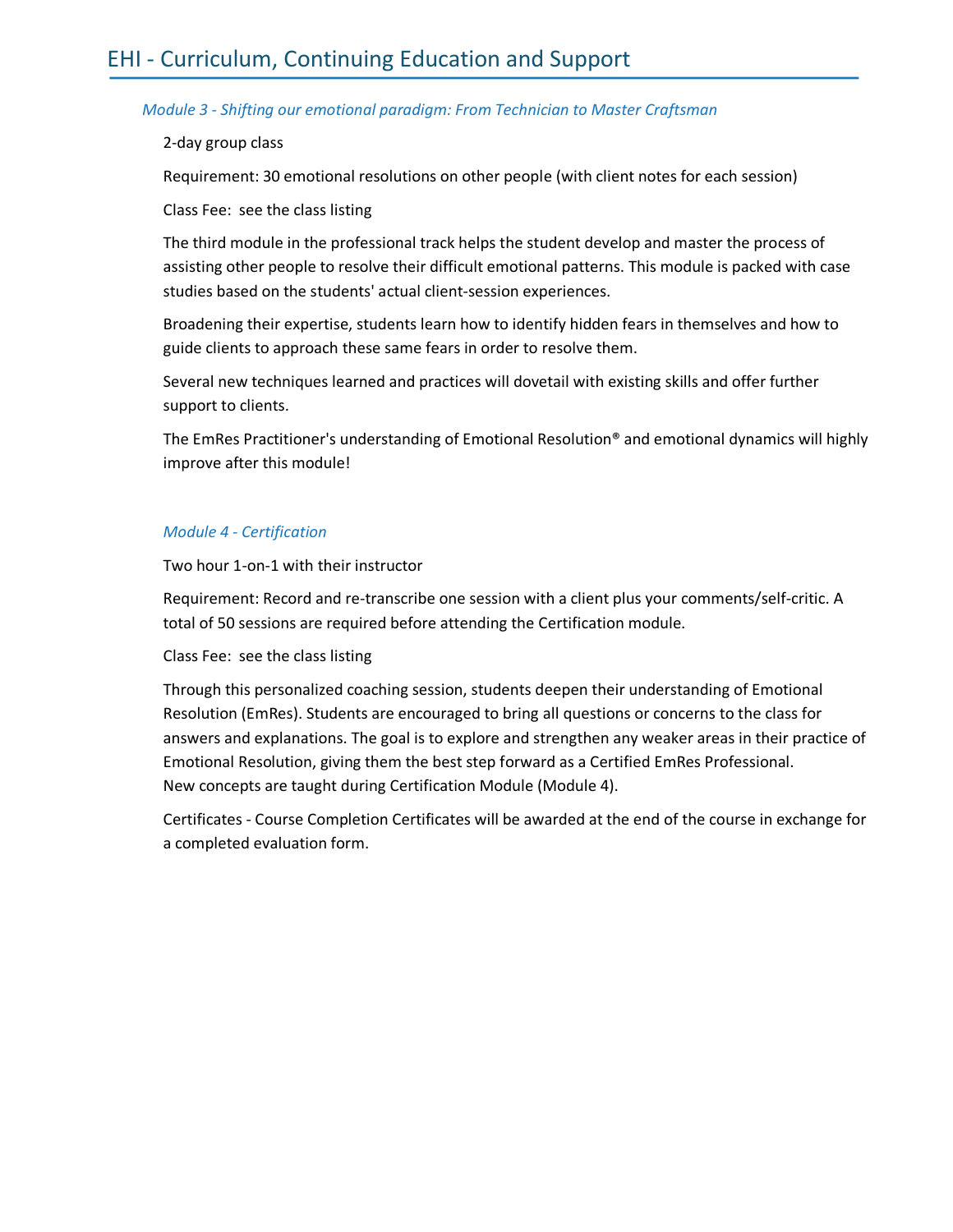#### **Continuing Education for EmRes Professionals**

2-hour group class Requirement: Certification Scheduled: one every quarter Class Fee: annual membership fee

To maintain our high standards of EmRes practice, Continuing Education, CE, webinars keep practitioners abreast of newly developed techniques and improvements to existing ones.

To maintain their certification, EmRes Professionals MUST

- attend TWO LIVE webinars each year AND
- pay an annual fee by December 1st for the current year.

We encourage practitioners to attend all four study group sessions. All CE webinars are recorded, in case it is not possible to attend them all live. But TWO LIVE classes/year are required.

#### **Open Forum for All EmRes Practitioners**

1.5-hour group class

Requirement: Mod 3

Scheduled: one every quarter

Class Fee: free

After completing Module-3, practitioners are urged to attend our Open Forum. This webinar is an openquestion and answer round-table about anything EmRes, from emotion theory to issues in client-sessions.

For priority consideration, questions can be emailed before the webinar.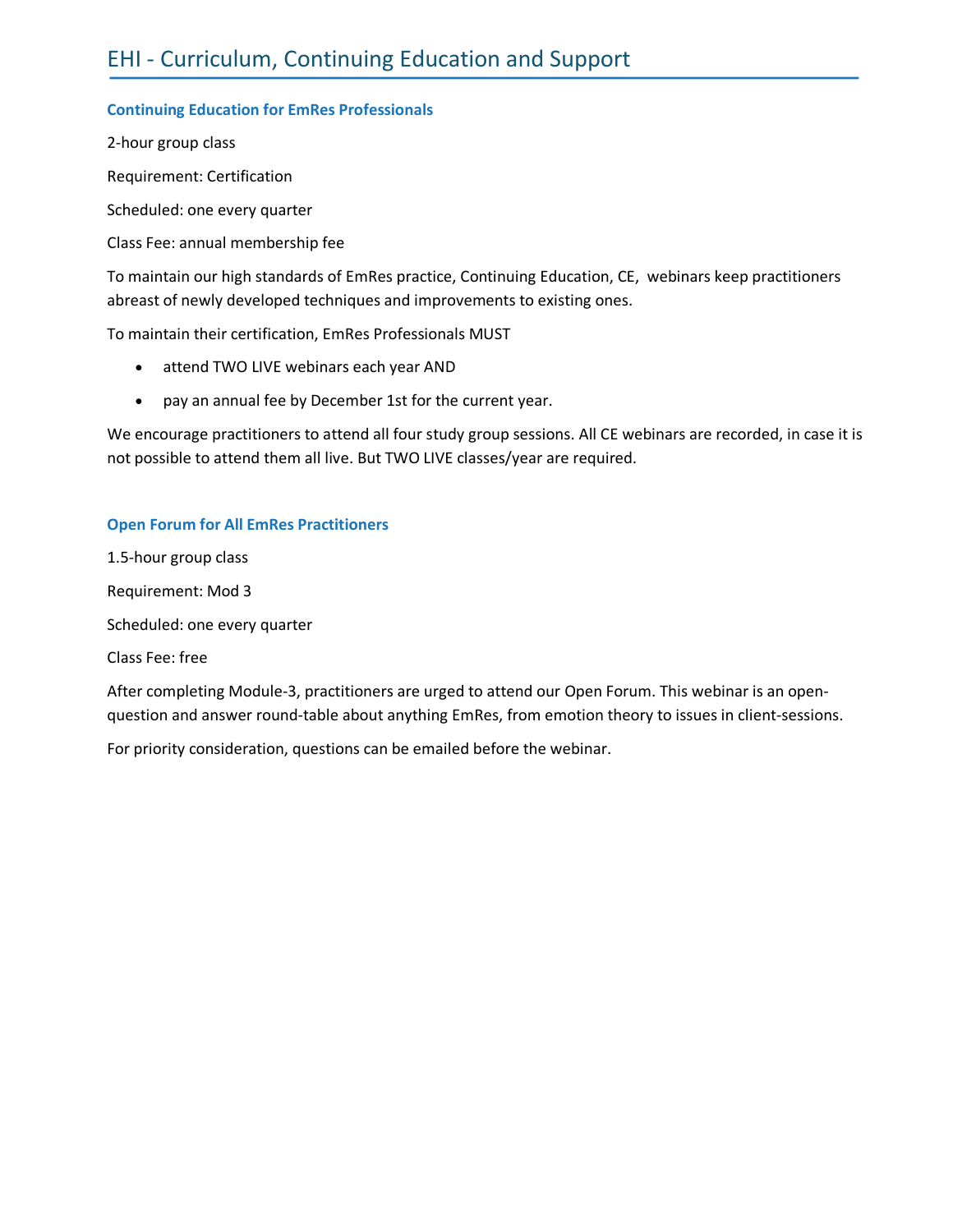#### **Cultivating the Art of EmRes - Classic EmRes**

2-hour group workshop Requirement: Mod 1

Scheduled: every month

Class Fee: free

The Practice Groups help bridge the gap between classroom learning and the real-life application of EmRes on clients. And for those already certified, their EmRes practice will continue to evolve through the support, knowledge and experience of our network of EHI members. Participants will have the opportunity to give, receive, or be active/engaged observers to enrich their EmRes experience.

The Classic EmRes Practice group will focus on skills learned in Mods 1-4 and CE webinars. They are offered once per month free of charge.

These classes are for practice only and are not a replacement for CE webinars.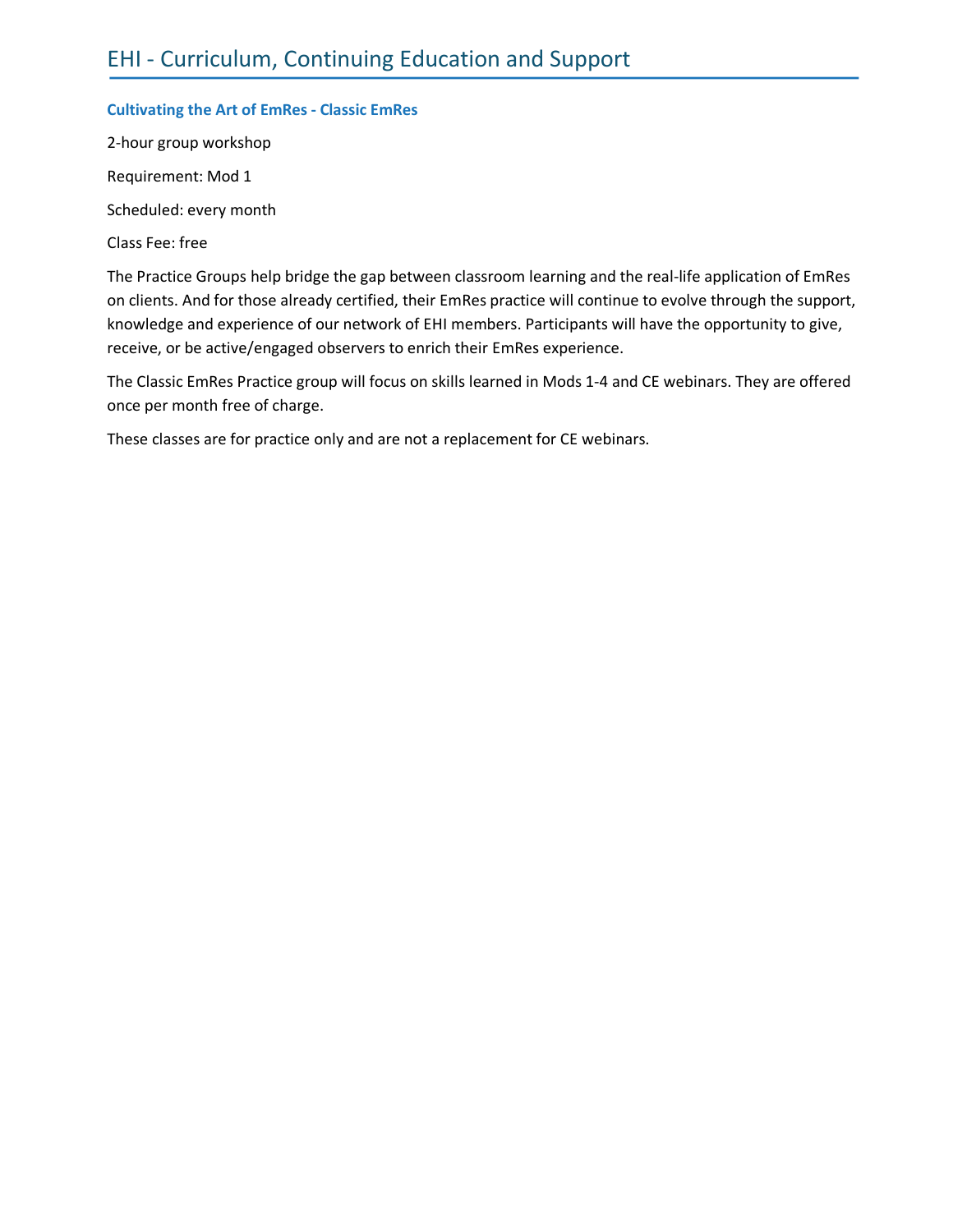#### **Emotional Resolution Applied to the Body**



## EmRes Applied to the Body

EmRes Applied to the Body EmRes Body Supervision Cultivating the Art of EmRes: EmRes Body

Emotional Resolution works on behaviors and relieves the emotional portion of disease. EmRes Applied to the Body addresses these issues with specialized and finely tuned techniques. It includes

- **Emotional Resolution Applied to the Body** Advanced EmRes techniques to resolve hidden and suppressed emotions
- **EmRes Body Supervision** Stay fresh and refine EmRes Body skills with this webinar.
- **Cultivating the Art of EmRes - EmRes Body**  An EmRes practice webinar offered once per month provides a space for EmRes Body students to practice their skills. Practice only, no teaching.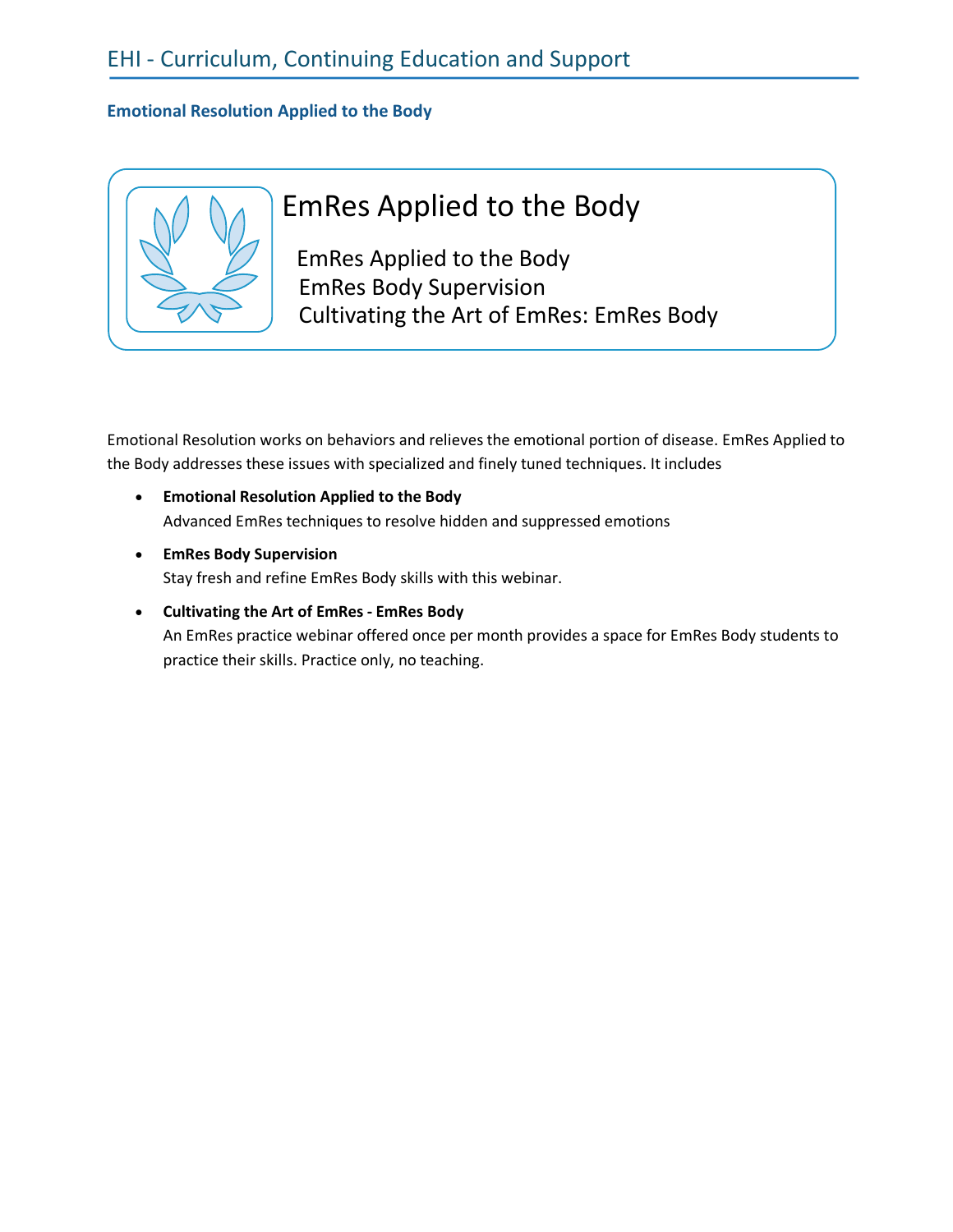#### **Emotional Resolution Applied to the Body Class**

2-day group class, followed by a 1-day group class Requirement: Mod 3 Scheduled: several times per year Class Fee: see the class listing EmRes Applied to the Body, EmRes Body, teaches advanced techniques for addictions, behaviors, and somatic and idiopathic disease.

The body naturally knows how to recover, heal and stay strong when not constantly attacked by emotional tension and stress. In EmRes Body, students learn how to find and resolve the hidden emotional difficulties and memories weakening the body.

Hidden fears and body memories impact our lives through behaviors, moods, beliefs, relationships, etc. For example

- Addictions: food, drugs, alcohol, sex, work, meditation, going to the gym, etc.
- OCD: very common behaviors in our lives—checking and rechecking things, OCD, stuttering, cleans things very thoroughly, count everything, smell everything, Tourettes, ticks, washing hands repeatedly, checking pockets for keys repeatedly, fingernail chewing, cutting, etc
- § Unconscious Behaviors: procrastination, disassociation (ranging from "tuning out" to falling asleep/narcolepsy)

Once relieved of these subconscious emotional pressures through the techniques of EmRes Body, lives are changed.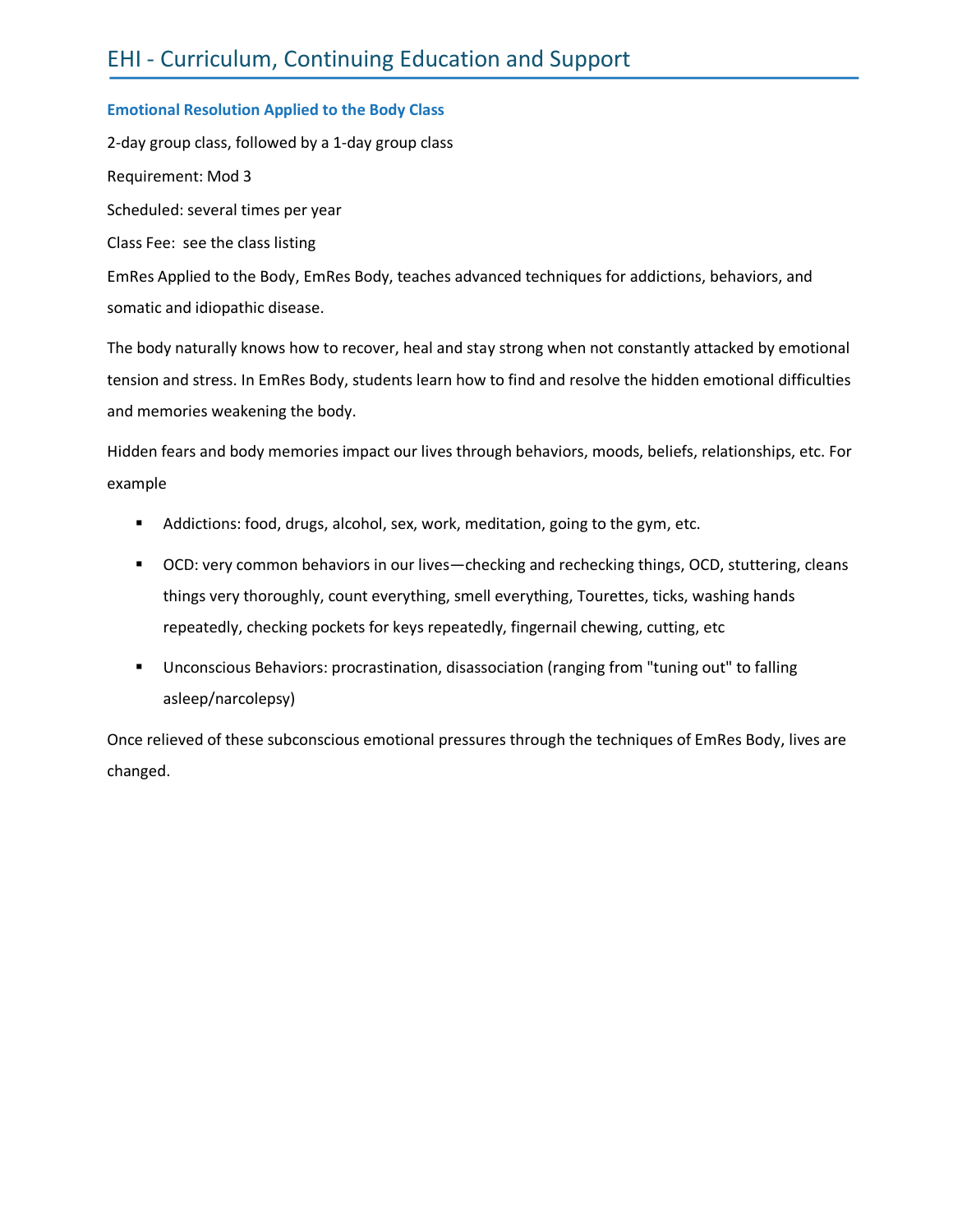#### **EmRes Body Supervision**

1.5-hour group class

Requirement: Complete all three day classes of Emotional Resolution Applied to the Body Class

Scheduled: every quarter

Class Fee: see the class listing

Supervisions refer to "continuing education" for EmRes Applied to the Body. There is no certification to maintain for EmRes Body. But it is beneficial to get the refinement and tuning that Supervisions offer.

EmRes Body Supervisions offer clarification, insights, and new materials to keep your EmRes Body practice fresh and up-to-date.

#### **Cultivating the Art of EmRes - EmRes Body**

2-hour group workshop

Requirement: Complete all three-day classes of Emotional Resolution Applied to the Body Class

Scheduled: every month

Class Fee: free

The Practice Groups help bridge the gap between classroom learning and the real-life application of EmRes on clients. And for those already certified, their EmRes Body practice will continue to evolve through the support, knowledge, and experience of our network of EHI members. Participants will have the opportunity to give, receive, or be active/engaged observers to enrich their EmRes experience.

The EmRes Body Practice group will focus on skills learned in Emotional Resolution Applied to the Body class. They are offered once per month free of charge.

These classes are for practice only and are not a replacement for EmRes Body Supervisions.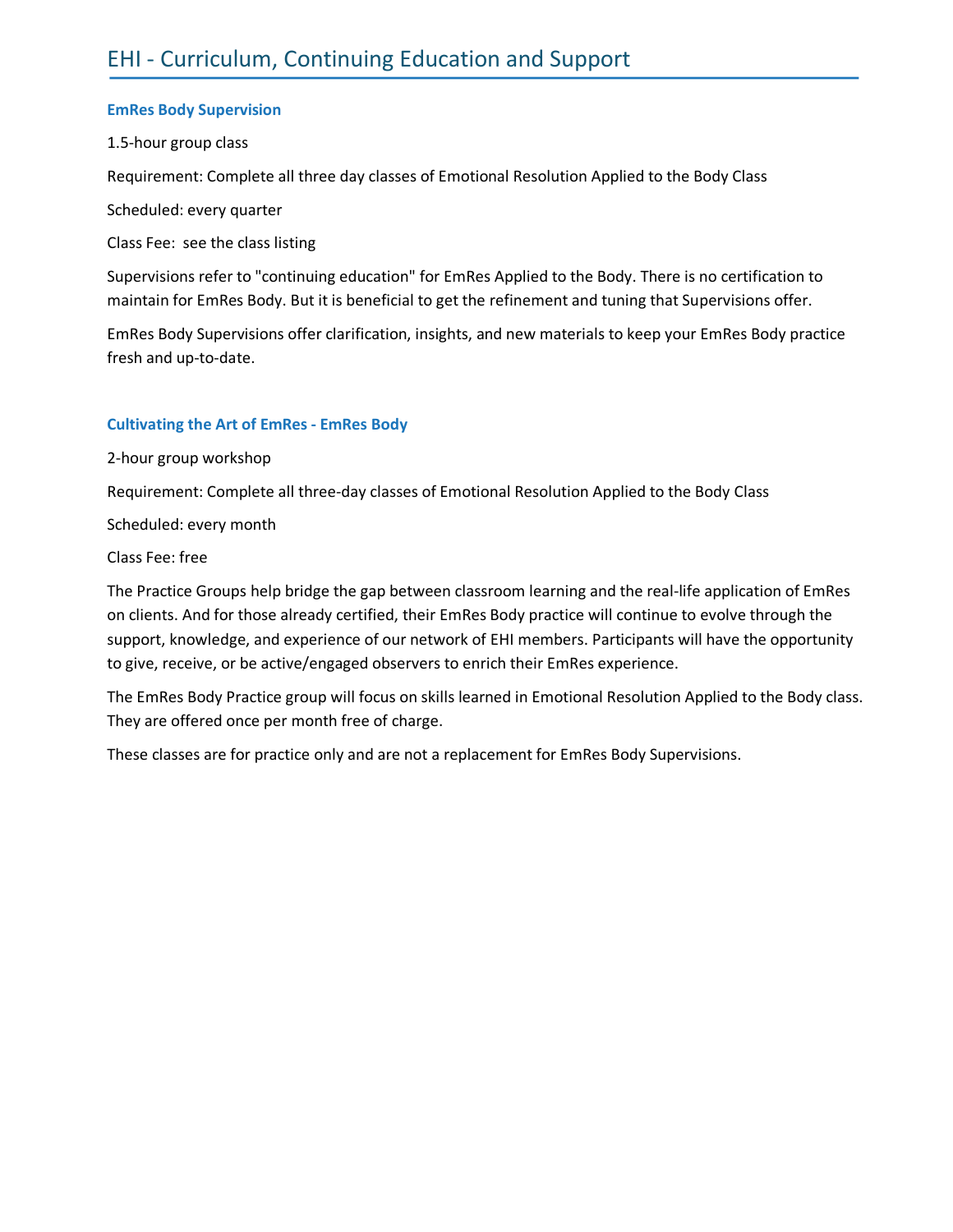#### **Learn to Teach Introduction to Emotional Resolution**



# EmRes Professional

• Learn to Teach *Introduction to Emotional Resolution*

Share your passion for EmRes with the world by teaching participants how emotions work and how to perform EmRes on themselves, Self-EmRes.

#### **Learn to Teach Introduction to Emotional Resolution, Self-EmRes, class**

1-day group class

Requirement: EmRes Certification

Scheduled: several times per year

Class Fee: see the class listing

This efficient, precise, and short class explains how and why EmRes works. It is not just about teaching an audience how to Resolve Emotional Difficulties; It also explains why and how EmRes works.

We will develop two major themes:

- How Emotions are made.
- How to update obsolete predictions from the brain. (AKA: How to resolve emotional difficulties: Self-EmRes).

This class will give you an even deeper understanding and mastery of EmRes as a way of life.

#### **Draw students to your classes by listing them on EmotionalHealthInstitute.org**

You will be able to teach Self-EmRes, of course, but it also gives you a basis for all public presentations and podcast/news interviews. You will speak with a greater understanding of emotions and Emotional Resolution.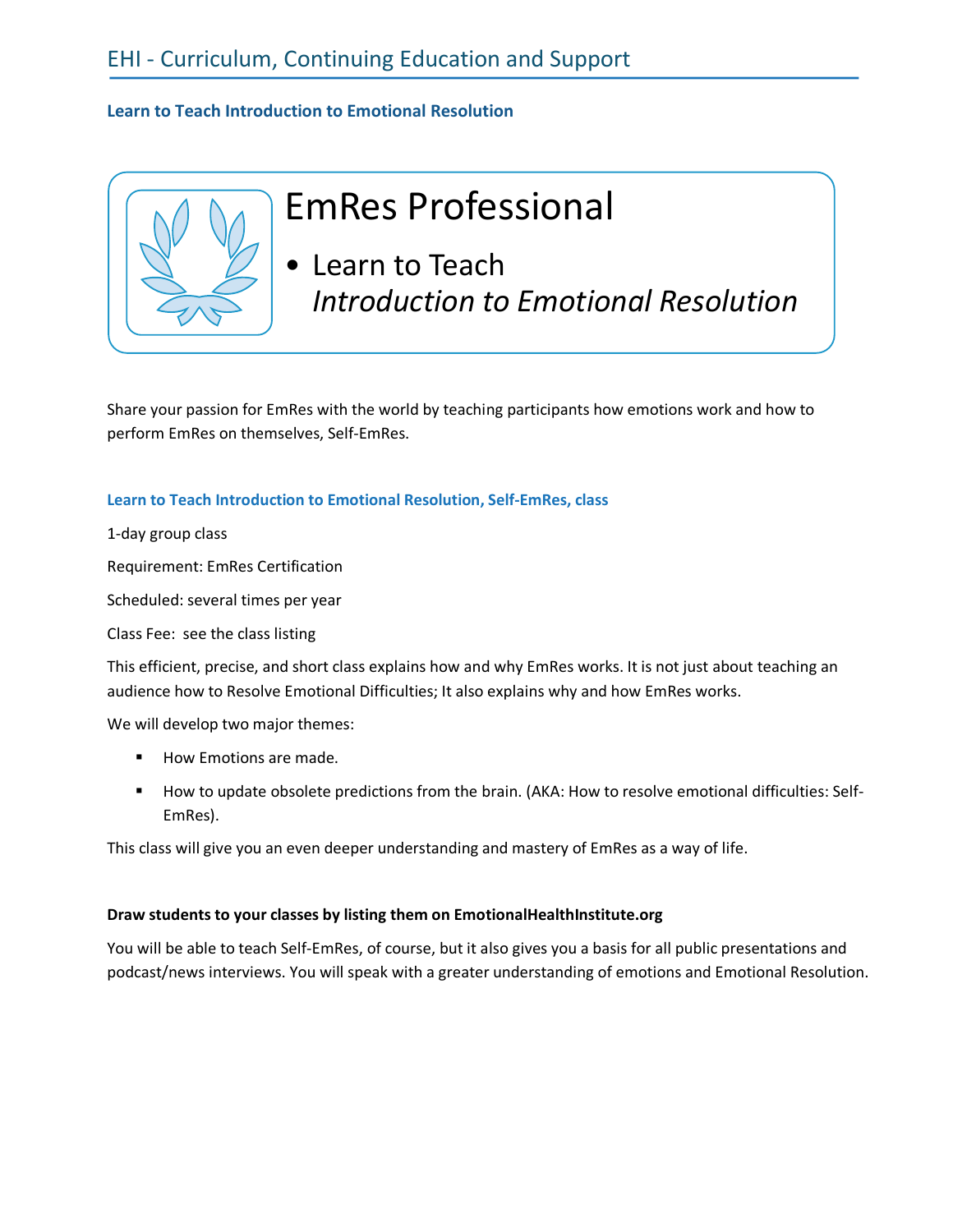#### **EHI Support for EmRes Practitioners**



- Support for EmRes Practitioners
	- EmRes Talks
	- Business Development

#### **EmRes Talks**

1.5-3 hr webinar

Requirement: Mod 1

Scheduled: several times per year

Class Fee: free

Specialists and Experts from the US and abroad share their insights and understanding into Emotional Resolution in this unique webinar series.

Periodically we invite individuals with a unique perspective or comprehension about how EmRes was developed or how EmRes can be applied. Always fascinating, each webinar begins with a presentation by the speaker, followed by a question and answer period. Topics vary but are always directly related to the practice of EmRes. They are all recorded with links available in the EHI Shared Index.

#### **EHI Business Development**

1.5-2 hr webinar

Requirement: Mod 1

Scheduled: once per quarter

Class Fee: free

To support our EmRes Practitioners, EHI provides a webinar platform for practitioners to help each other through shared experiences to avoid reinventing the wheel and thus being more effective in our business practices.

- Support each other through an exchange of unique viewpoints and experiences
- This is not business or legal advice
- Learn and adapt to your preferences/style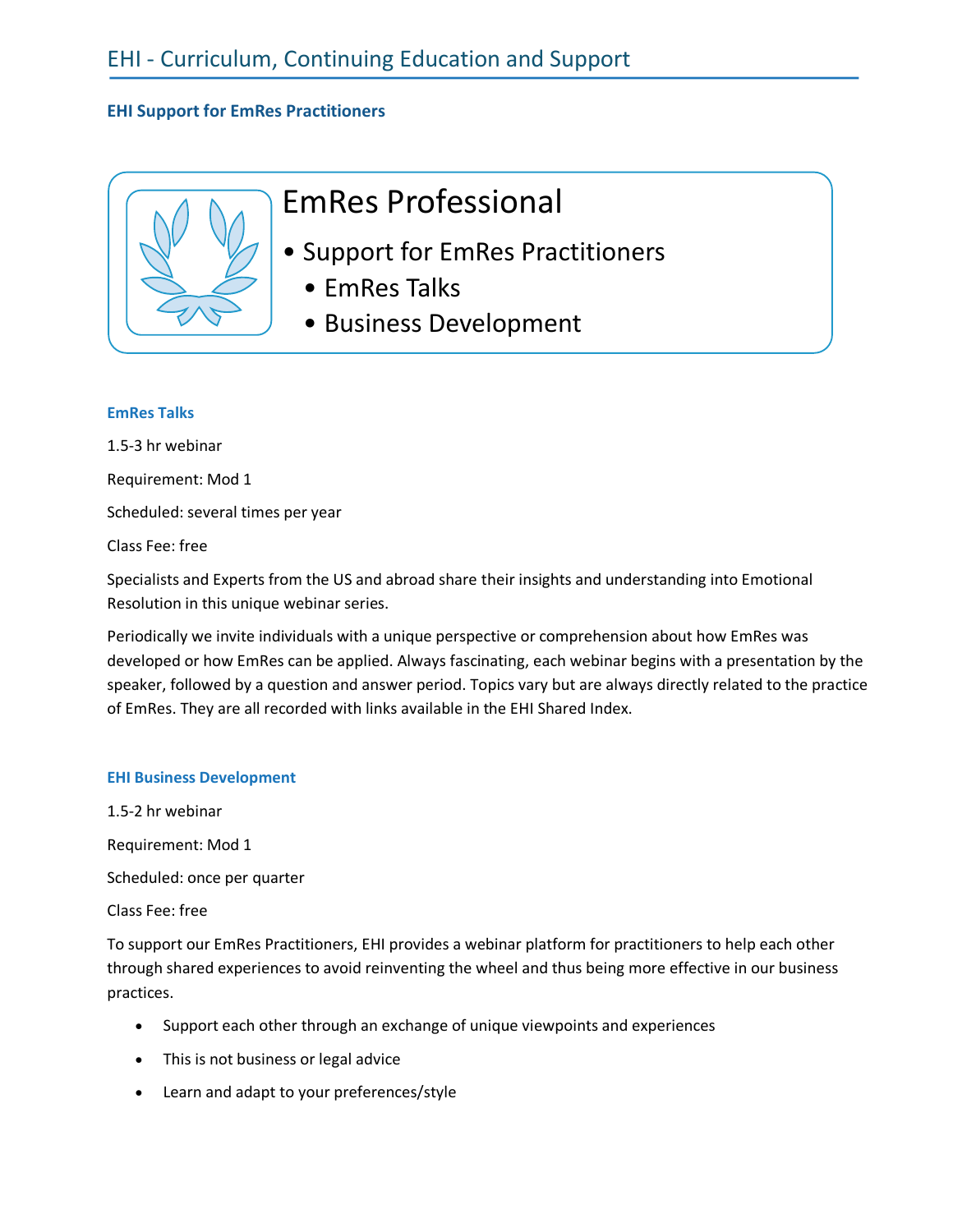**EmRes for the Enthusiast Curriculum**



## EmRes Enthusiast

- Introduction to Self-Emotional Resolution (Learn Self-EmRes)
- EmRes for Children
- Conversations on Emotional Resolution

These classes are offered to the general public, teens and adults. These classes share Emotional Resolution information and tools that can be immediately applied to everyday life.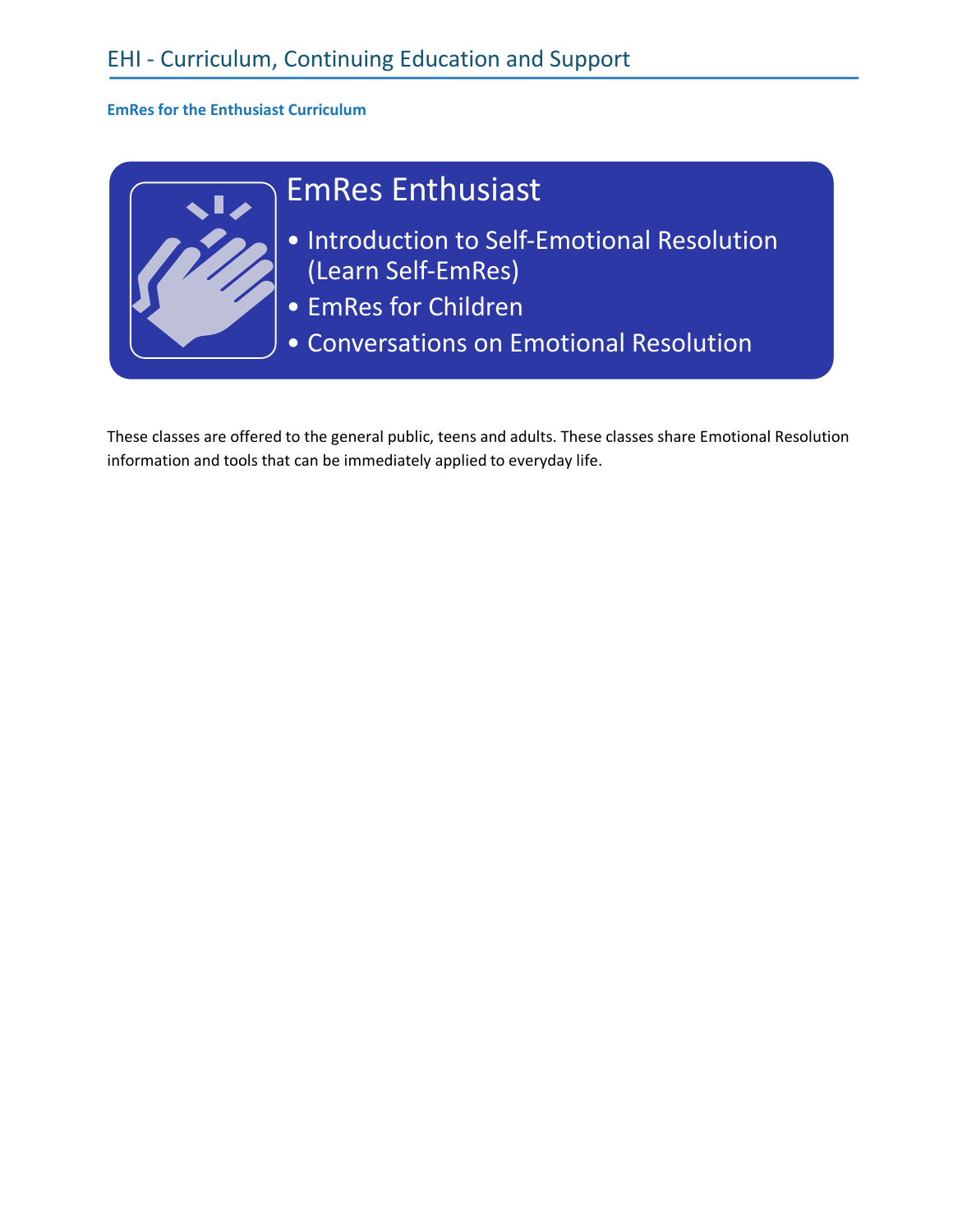#### **Introduction to Self Emotional Resolution**



# EmRes Enthusiast

• Introduction to Self-Emotional Resolution (Learn Self-EmRes)

Students from 11 to adults learn about emotions and how to resolve them when they are active in the body (during an actual emotion).

1.5 hr webinar

Requirement: none

Scheduled: at least once per month by various teachers

Class Fee: priced by teacher

This class demystifies emotions and teaches how to resolve your own disruptive, painful, or blocking emotions on your own. You will understand how the brain constructs emotional difficulties and how it can permanently release them in just a few seconds. Participants will learn how to use their body's interoception (sensations) during an emotional experience to resolve their emotional tensions and disruptive emotional patterns (stress, anxiety, anger, shame, phobia…).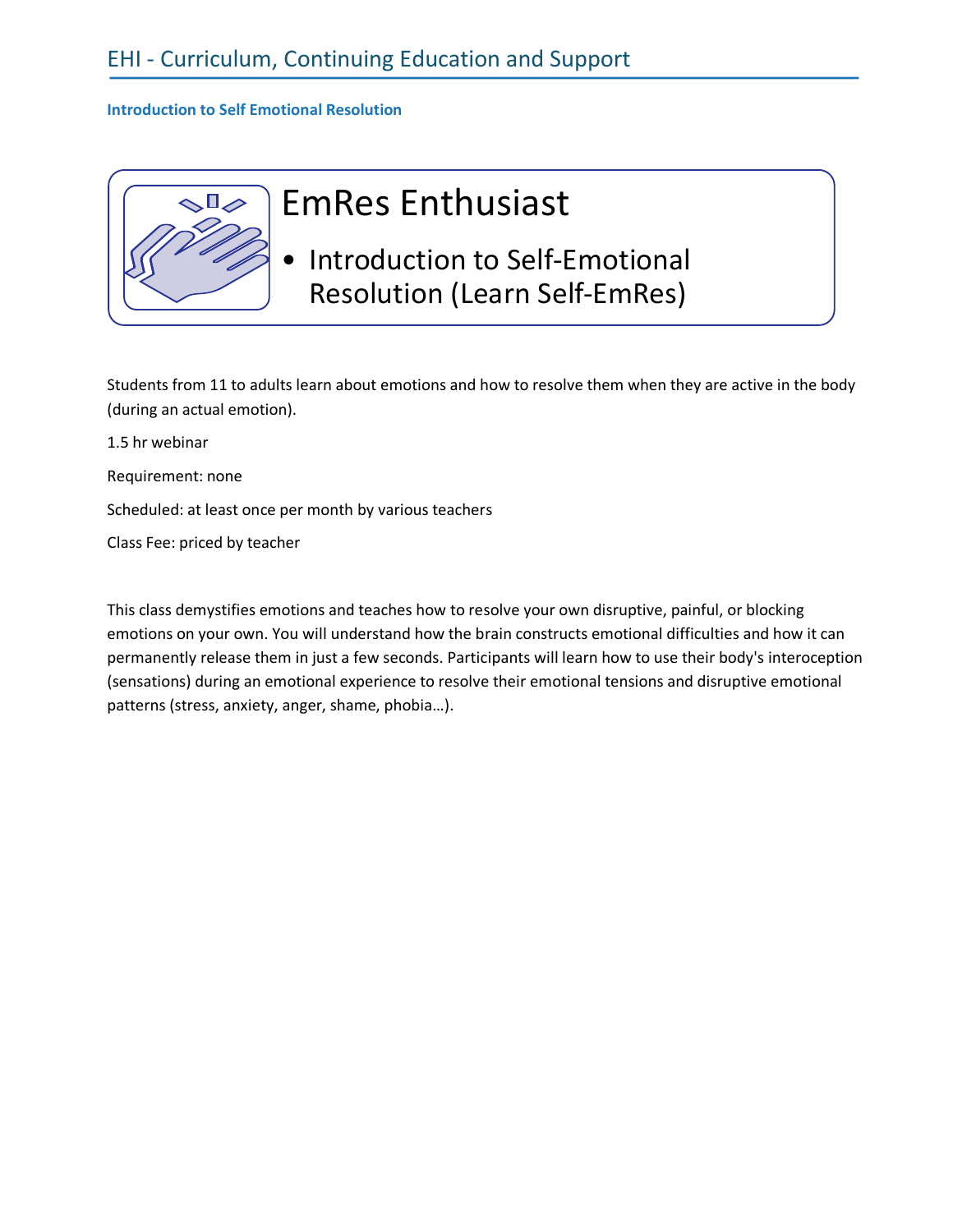#### **Emotional Resolution for Children**

 $\mathbb{Q}^{\mathbb{Z}}$ 

## EmRes Enthusiast

- EmRes for Children
	- EmRes for Children class
	- EmRes for Children Supervision

Parents, teachers, coaches and anyone who works with children ages 4-11 can learn how to help young children as they are struggling emotionally. Applying the technique will calm the child instantly and permanently resolve the unwanted emotion s/he was undergoing.

- **Emotional Resolution for Children class** Adults learn to resolve emotional patterns and blockages for themselves and the children around them.
- **EmRes Children Supervision** Stay fresh and refine Emotional Resolution for Children skills with this webinar.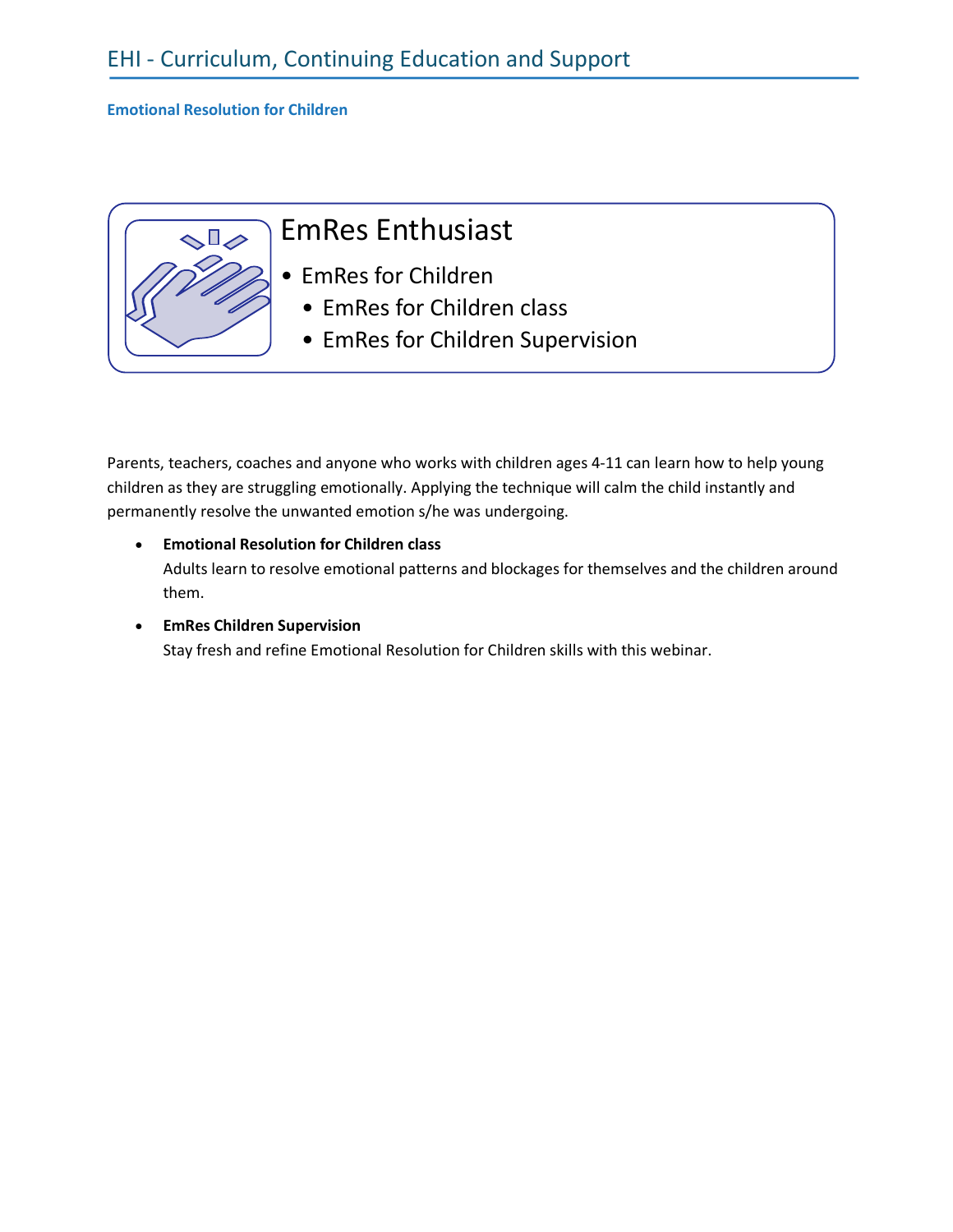#### **Emotional Resolution for Children Class**

A series of short group classes, a few weeks apart

Requirement: none

Scheduled: several times per year

Class Fee: see the class listing

This training offers a comprehensive understanding of the Emotional Resolution process to empower adults to resolve their stresses and help children who struggle emotionally.

First EmRes for Children Class

#### *First EmRes for Children class*

#### 1-day group class

In the first step, we will teach you how to resolve your emotional difficulties as they show up in your life. The goal is to provide you with a clear understanding of how emotions are constructed in the brain and be permanently and naturally released.

We will then teach you how to help young children from 4 to 10 years old when they struggle emotionally. You will learn how to calm a child instantly and help them permanently resolve their difficulties.

#### *Second EmRes for Children class*

3-hour group class

The second part is dedicated to reviewing first experiences and exploring any difficulties encountered since the first class.

#### **EmRes Kid Supervision**

#### 2-hour group class

Requirement: Complete both Emotional Resolution for Children class

Scheduled: several times per year

Class Fee: see the class listing

Supervisions refer to "continuing education" for EmRes for Children. There is no certification to maintain for EmRes Kids. But it is beneficial to get the refinement and tuning that Supervisions offer. They are great places to get further information and clarification on EmRes Kids topics.